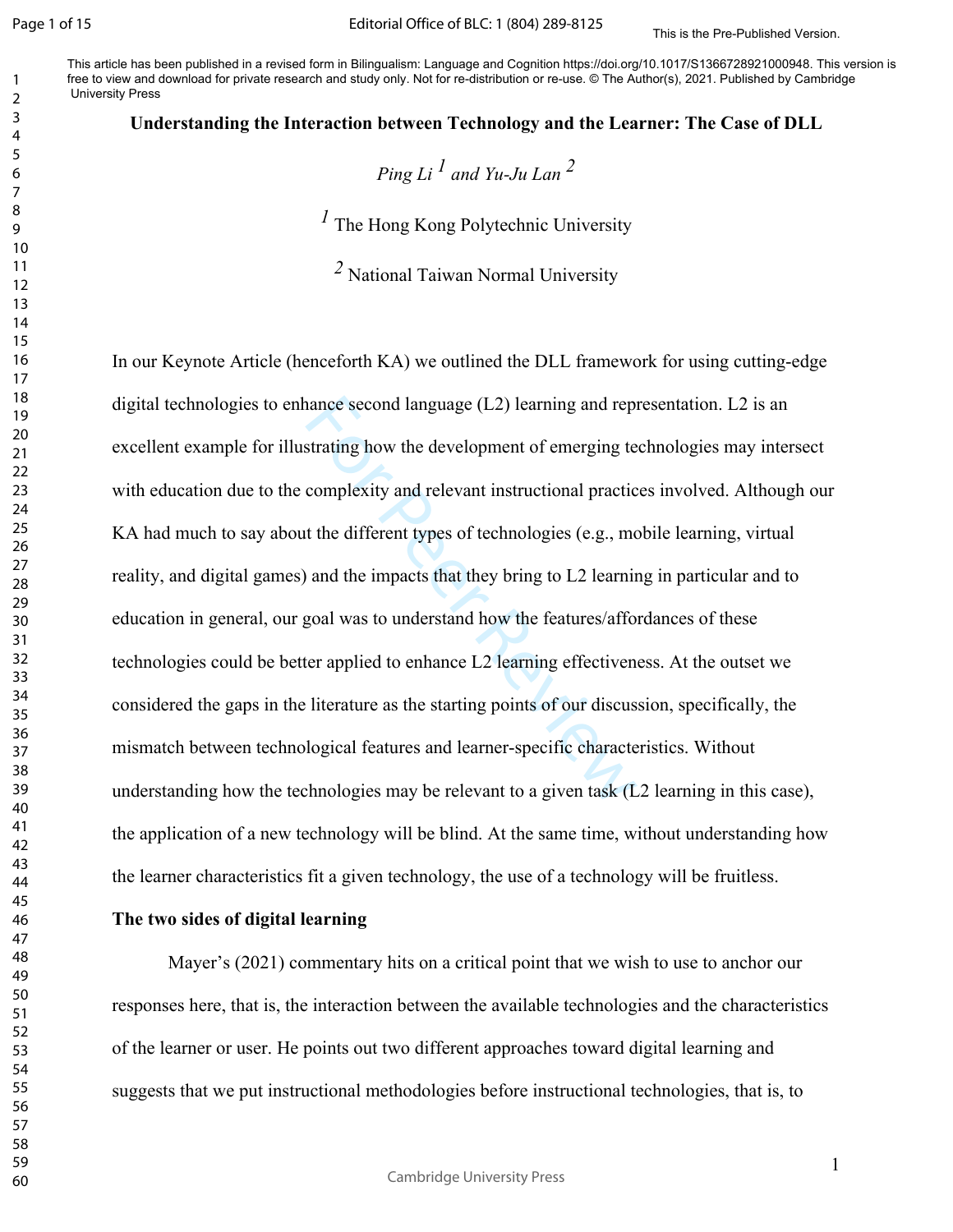shift our focus from the specific media type (e.g., mobile phones, VR) to the design of digital learning environments based on our knowledge of how students learn. We agree wholeheartedly that we should ask the question of "how can we adapt today's technologies to design effective instructional methods for L2 learning?", aiming at evidence-based design principles for effective L2 learning and teaching. However, we believe that we need not shift from one end (understanding what features of the technology are relevant) to the other (understanding what methods are effective), but to study them together.

ch advocated by Mayer (2021) regarding ins<br>erstand the learners, their characteristics, and<br>t are brought to bear on the learning task. In<br>es of digital learning and their *interactions* th<br>mstructional design. We mentione Indeed, the approach advocated by Mayer (2021) regarding instructional methods implies strongly that we must understand the learners, their characteristics, and their cognitive, affective, and neural differences that are brought to bear on the learning task. In our view, it is the understanding of both sides of digital learning and their *interactions* that will lead to the most productive and effective instructional design. We mentioned in several places of the KA the concept of 'affordances' of today's digital technologies, and how specific affordances may be leveraged for better learning. Take, for example, learner autonomy, according to which the digital tools can facilitate the learner's (rather than the teacher's) control in the learning environment, where the student can maximize learning as a discovery process. This is an example of the technology's affordance to move from traditional teacher-centered to studentcentered method, which brings the media-based and method-based approaches together. Of particular interest to note here is Mayer's (2021) point regarding the utility of guided/directed activity versus total self-exploration, where the understanding of enhanced joint social attention and deep cognitive processing will be crucial for the effective use of technology (see further discussion below).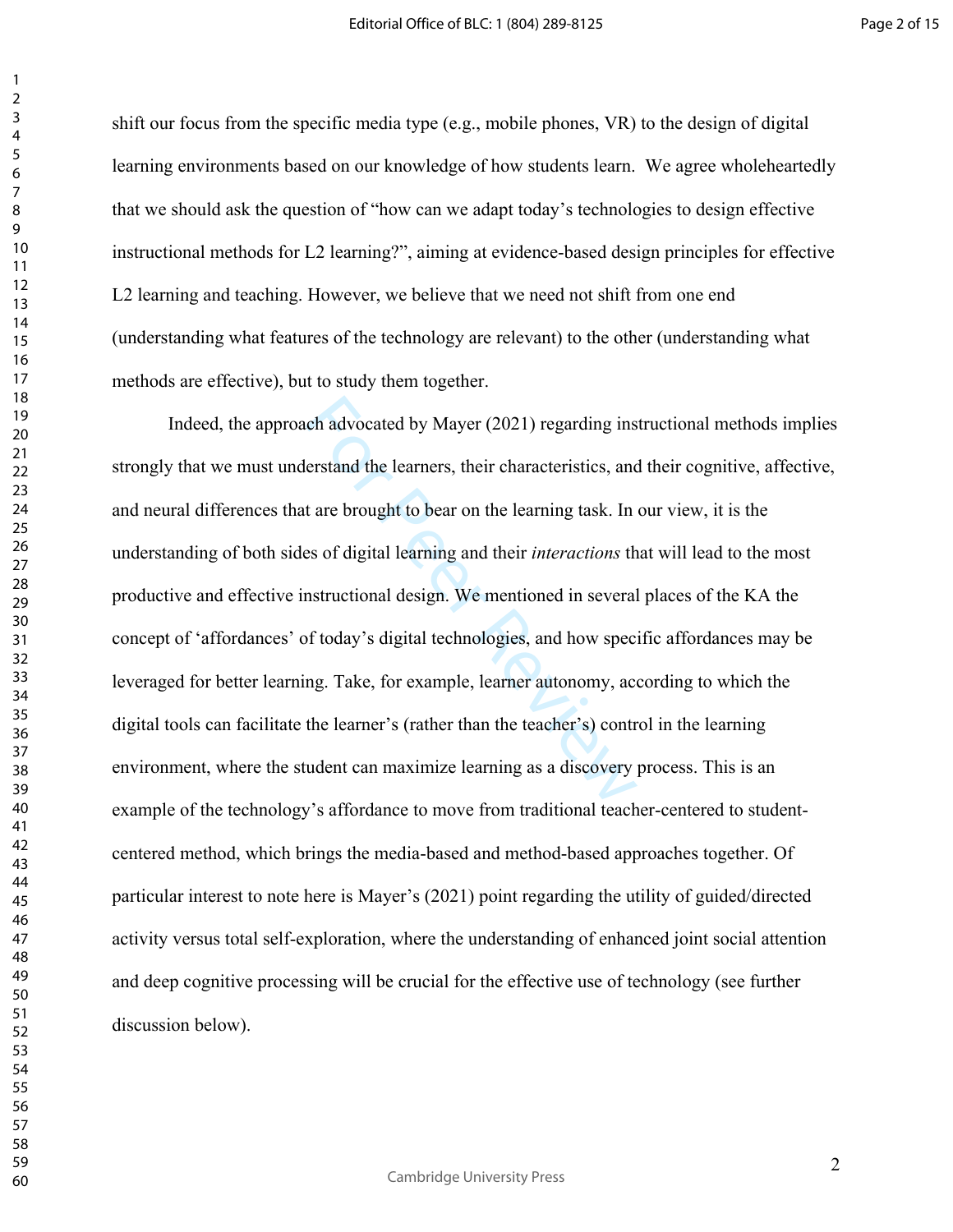$\mathbf{1}$ 

13; Lan et al., 2015); real-world-like situation<br>through discovery explorations (see some ex-<br>agree with Chien and colleagues (2021) that<br>may guide instructional designers to focus of<br>can occur anytime and anywhere, espec Increasingly more researchers are paying attention to the effects of motivation on learning, for both children and adults (e.g. Chik & Ho, 2017; Sha et al., 2016), and DLL tools and platforms are shown to enhance motivation and interest in learning and therefore increase cognitive processing. In this regard, Caldwell-Harris (2021) points out that VR creates learning environments that are inherently interesting for learners to explore, which helps to overcome boredom during sustained efforts of learning. For example, when being immersed in VR, learners' engagement is promoted through either person-to-person or environment-to-person interactions (Lan et al., 2013; Lan et al., 2015); real-world-like situations can provide the learner with hands-on experience through discovery explorations (see some examples illustrated in Figure 1 of KA). We also agree with Chien and colleagues (2021) that components of the IDC theory (Chan et al., 2006) may guide instructional designers to focus on the role of motivation. In addition, the use of DLL can occur anytime and anywhere, especially through mobile devices, consistent with the requirements of 'seamless learning' proposed by Chan et al. (2006).

Several commentators have echoed the exciting research avenues that the study of DLL and the brain can bring. As we elaborated in section 4.4 of the KA, understanding the neural substrates of DLL will not only provide further evidence on the impacts of DLL, but also a window into how brain changes might reflect the various cognitive and social dimensions of DLL. Chen (2021) further points out that understanding the brain's function and structure will have direct implications for building brain-computer interfaces to enable AI-driven DLL tools. Although our understanding in this regard remains rather limited, new exciting work is emerging rapidly. Chen (2021) also articulates the need, along with Godwin-Jones (2021) and MacWhinney (2021), to make DLL more complete by not only considering MALL, VR, and GBLL, but also RALL (robot-assisted language learning), social media tools, captioned videos,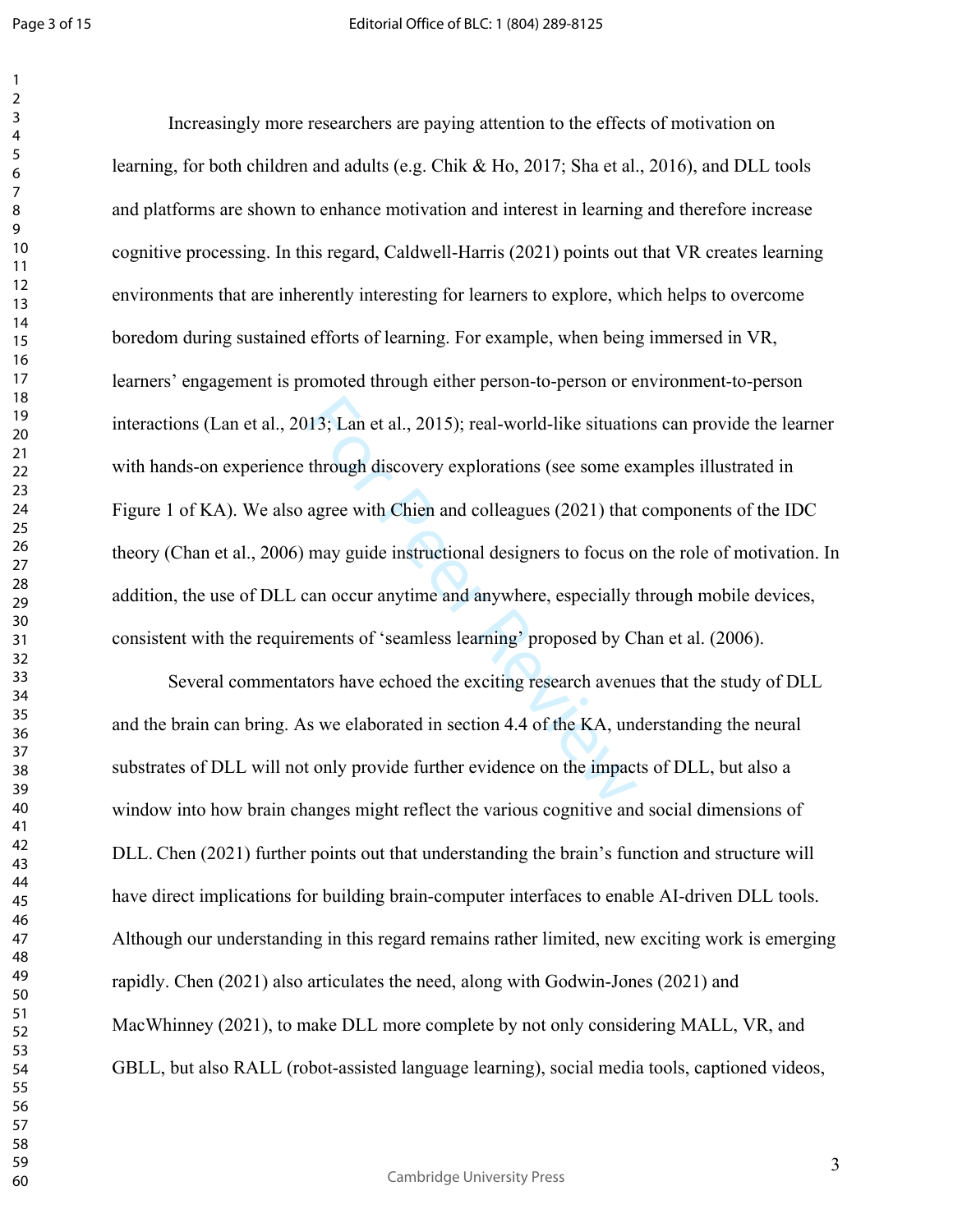Google maps and so on (MacWhinney, 2017; Presson et al., 2013; Sykes, 2017). As mentioned by Chen, multiple language teaching approaches have been implemented by RALL, and it is attracting attention from language educators and researchers particularly because of its ability to integrate advanced AI technologies, including speech recognition, NLP, and machine learning (Cheng et al., 2021). RALL could further broaden our perspectives on the interaction between technology and the learner, with respect to both the cognitive, social, affective, and neural dimensions (Table 1 in Chen's commentary), and the interface between technology and instructional design (see Table 2 of Chen's commentary).

### **Personalized learning through DLL**

Table 2 of Chen's commentary).<br> **rough DLL**<br>
contexts, learners' learning logs accompanied<br>
d and analyzed in DLL, to provide the basis are<br>
resonalized progress indices. This is a promis<br>
and big data analytics (see secti In authentic DLL contexts, learners' learning logs accompanied by long-term portfolios can be automatically saved and analyzed in DLL, to provide the basis for constructing student models and precise and personalized progress indices. This is a promising direction for integrating DLL with AI and big data analytics (see section 5 of KA). MacWhinney (2021) paints a futuristic but highly plausible picture in which DLL could be implemented in this way to fully realize DLL's potential, particularly through large-scale shared platforms to promote personalized learning (see MacWhinney, 2017). To do so, it will require the storage and automatic analyses of hundreds or thousands of users' data in terms of the learner's first language (L1) background, history and habits of language use, cognitive abilities, social and cultural preferences, and different proficiency levels (e.g., variables or dimensions assessed by the LHQ3; Li et al., 2019). Only when such a shared platform is developed will we be able to construct meaningful student models that contain information about the profiles of variation of learning, background, motivation, and aptitudes, which will then allow us to track learner progress and performance in real time. This will also enable a wide range of personalized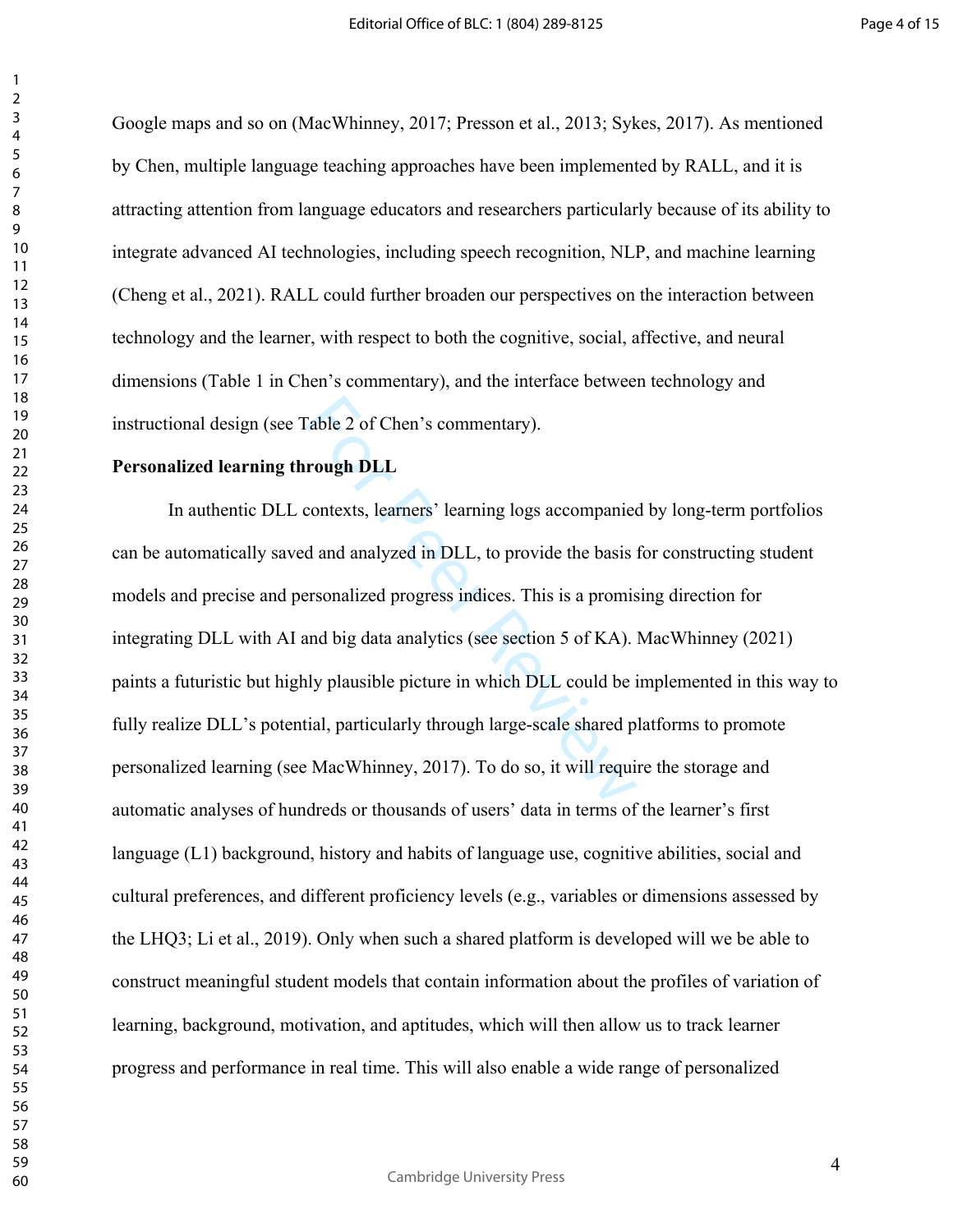learning options that match with learners' needs, levels of knowledge, and available resources for learning. Further, such a shared platform will provide a solid empirical foundation to ask and answer theoretical questions such as whether there are fundamental differences in the mechanisms or principles of learning between child L1 and adult L2 – Han (2021) and Spector (2021) seem to suggest there are, while others debate this premise (e.g., Hernandez, MacWhinney, & Li, 2005; MacWhinney, 2012).

age data with DLL tools and platforms for p<br>ointed out by MacWhinney (2021), it will rea<br>only SLA researchers, linguists, and educato<br>lding, cross-lab and cross-disciplinary data s<br>2018), along with online data collection Ma and Yan (2021) raise a similar point regarding the need to integrate large-scale corpora of authentic language data with DLL tools and platforms for personalized learning. But for this to occur, as also pointed out by MacWhinney (2021), it will require joint efforts and collaborations among not only SLA researchers, linguists, and educators, but also efforts in open-science platform building, cross-lab and cross-disciplinary data sharing (see a recent call by Kriegeskorte & Douglas, 2018), along with online data collection and analytic tools which are especially important under today's climate when in-person learning and teaching are affected by the pandemic. A good example in this regard is the creation and expansion of the CHILDES data exchange system since the 1980s (see http://childes.talkbank.org/), which contains not just corpora and data, but also analytic frameworks, manuals, programs, scripts, tests, and metadata, setting a successful example for the emerging SLABank for adult L2 learning (MacWhinney, 2017). Finally, such large-scale joint projects require the collaboration of key players not only from academia but also instructional designers from the industry and policy makers from the government, as discussed in a recent manifesto by Luan et al. (2020) on challenges and future directions of big data and AI in education.

# **A continuum of contextualized student-centered learning**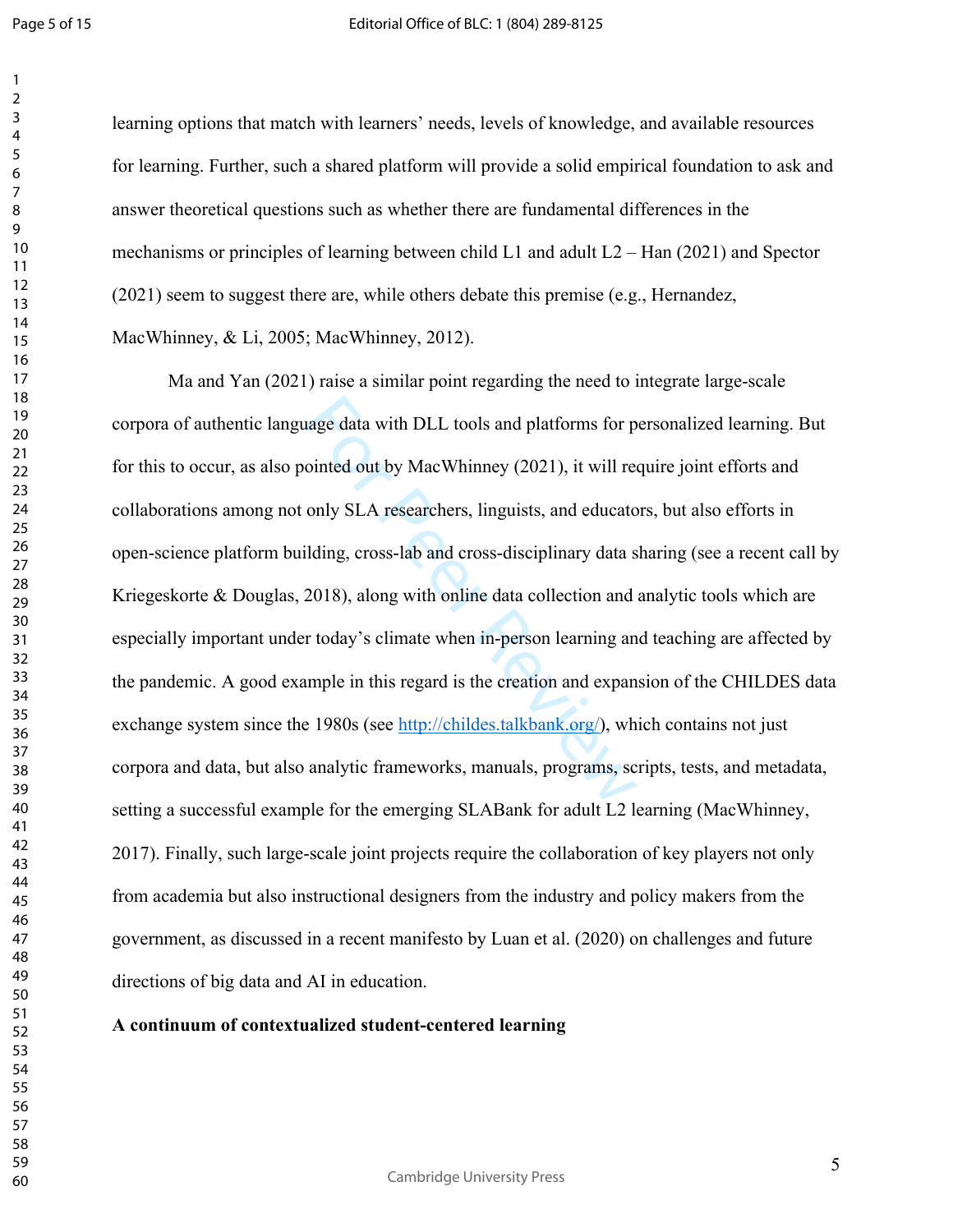e existence of interactive activities in L2 clas<br>m' along which contextualization is establish<br>regard, we argue that modern digital technol<br>zing learning, in ways well beyond reading c<br>ot adults can learn from other tradit A number of scholars comment that 1) total self-exploratory or discovery learning may not be effective, at least not to some students (Lantolf, 2021; Mayer, 2021), and 2) exploratory and contextualized activities for learning are not uncommon in today's classrooms for learning L2 or other subjects. For example, Godwin-Jones (2021), Han (2021), and Lantolf (2021) all point out that today's language classrooms value interactive, sociocultural learning and are not necessarily based on teacher-centered, translation-focused learning pedagogies. We concur with these points and wish to note that DLL does not in any principled way deny the important role of directed instructions or the existence of interactive activities in L2 classrooms. Further, we wish to highlight the 'continuum' along which contextualization is established or realized on different learning platforms. In this regard, we argue that modern digital technologies have enabled new capabilities of contextualizing learning, in ways well beyond reading or acting out a story in the classroom. While no doubt adults can learn from other traditional media types and means (e.g., text reading remains the main medium of scientific knowledge acquisition; Hsu et al., 2019), ample evidence has accumulated that students acquire language better through contextualized learning, not only for children learning L1 (Kuhl et al., 2007; Lan et al., 2018) but also for adults learning L2 (Li & Jeong, 2020).

As we discussed in the KA (section 4), DLL-based contextualized learning involves embodiment and real-world social interaction, where physical or simulated bodily activities are integrated within the learning task, which will also create integrated brain networks that enhance memory retention and retrieval (see also Jeong et al., 2021; Lan, 2014; Li & Jeong., 2020). When the learner is immersed in VR and games, contextualization is at the higher end of the continuum (e.g., involving whole-body experience or physical simulation), as opposed to thinking about the relevant context while reading a story (e.g., involving no physical participation but imagination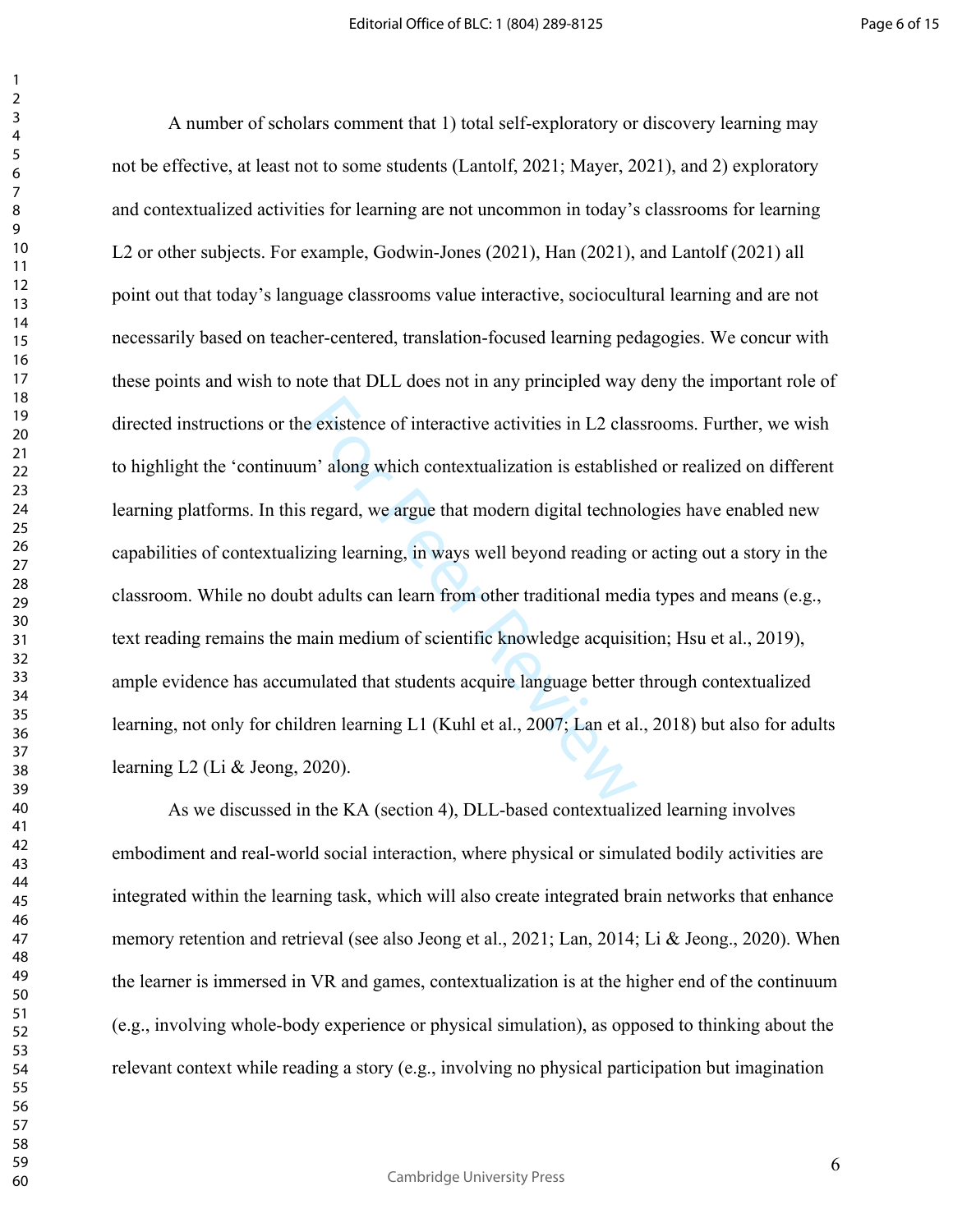or mentalizing); in between, we have a variety of other media types that can provide different levels of contextualized learning, from videos to desktop animations to 3D IMAX cinemas (see Li et al., 2020). The best contextualized learning scenario is one that can enable adult L2 learning to occur like in child L1 learning, as we mentioned in the KA. Caldwell-Harris (2021) points out that this can be achieved through content-and-language integrated learning, including 'learning by doing' activities that target specific domains of interest (e.g., martial arts while learning Chinese, soccer while learning Spanish, and opera singing while learning Italian).

n (2021) and Lantolf (2021) that "student-cendine<br>mew way for implementing smartly guided store in the struggling learners. Han (2021) specifically<br>on (ISLA; Loewen & Sata, 2017) as a burged<br>SLA can indeed benefit from th We agree with Han (2021) and Lantolf (2021) that "student-centered learning" is not new, but DLL provides a new way for implementing smartly guided student-centered learning, especially for immature or struggling learners. Han (2021) specifically mentions instructed second language acquisition (ISLA; Loewen & Sata, 2017) as a burgeoning field of study in this regard, and in our view, ISLA can indeed benefit from the use of advanced technologies in the digital era. This is particularly important if ISLA aims at catering to individual student needs and personalized learning, as discussed (see also Lan, 2020). Pushing the continuum of contextualized learning further, if the teachers are to use DLL to provide precise feedback and suggestions based on real-time data and model, and the learning history and process, then taskbased language teaching can become more effective (see, for example, discussion on the role of feedback in section 5 of KA). Going back to the central point in this article, contextualized learning is only one side of the story; without understanding how variations of individual learners and teachers may fit the context, it is not possible to answer the question of whether VR is definitely better than organized classroom settings (to answer Lantolf). Empirical studies do indicate that, other things being equal, adult learners are more willing to generate oral output and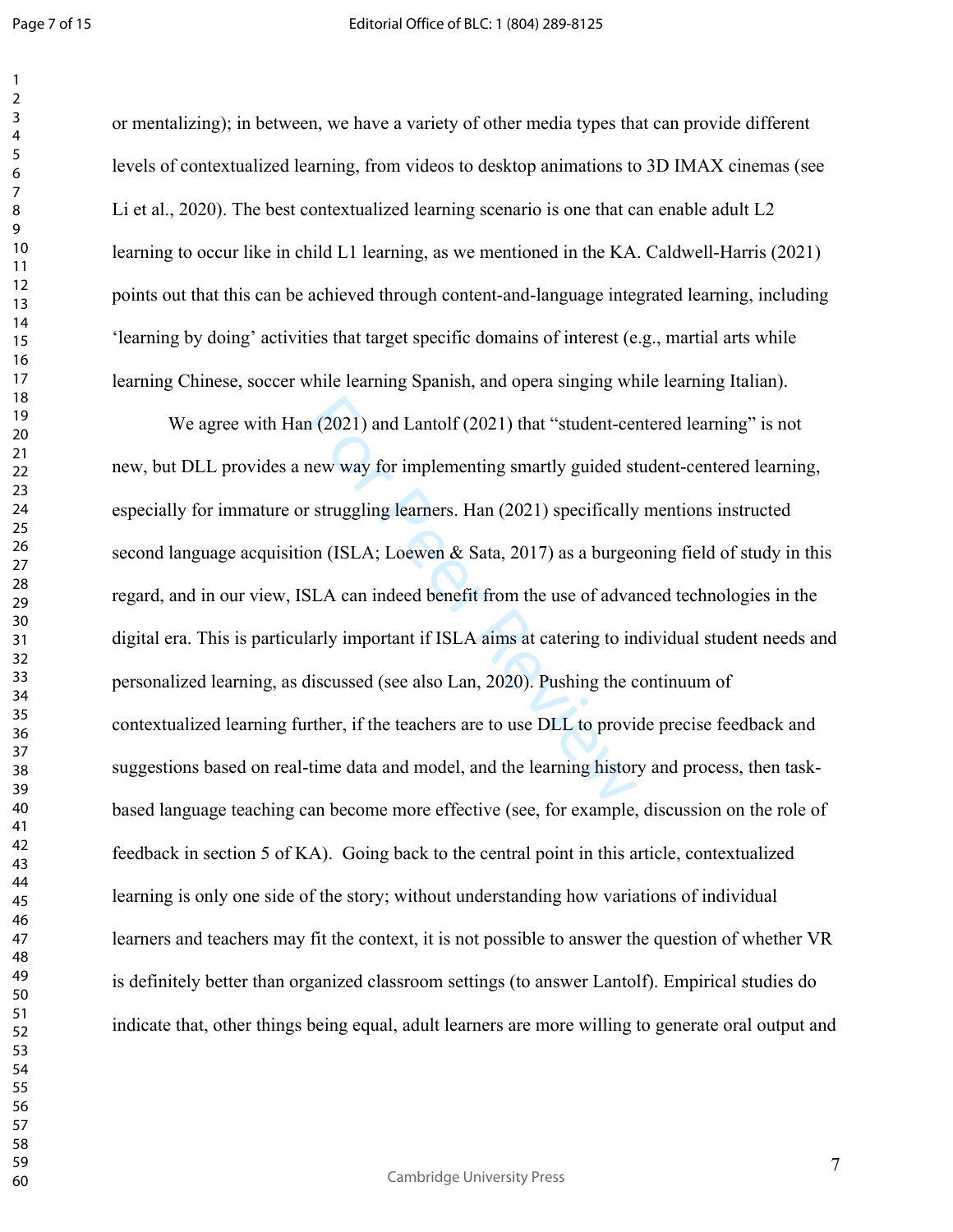interpersonal interactions in VR comparing to organized classroom settings, especially concerning pragmatic skills (e.g. Lan, 2014, 2020; Liaw, 2019).

#### **Learner characteristics and individual differences**

It goes without saying that every learner is unique and different from others. How DLL takes into consideration different learner characteristics and leverages technological affordances for personalized learning is a topic of research with great future promises. Although the technological advances in AI and big data are important as discussed in our KA (section 5), whether and how DLL tools can lead to effective personalized learning will depend largely on the degree to which we understand learners and their individual differences. As Godwin-Jones (2021) correctly points out, without considering individual learner trajectories (e.g., proficiency, learning style), generalizations about learning effectiveness can be dangerous.

bls can lead to effective personalized learning<br>derstand learners and their individual differe<br>t, without considering individual learner traje<br>tions about learning effectiveness can be dan<br>dividual differences we singled o With respect to individual differences we singled out cognitive abilities in working memory and executive function in our KA discussion, given the prominent role that these components have been implicated in L2 learning and representation in the literature (see Li, 2015; Wen et al, 2017). Further, not all students will benefit equally from the same technology or even the same feature of a given technology, because different students may select, organize, and integrate available information differently during learning. Our own studies showed that it is the struggling learners rather than the successful learners who benefit more from VR platforms for L2 learning (Legault et al., 2019), suggesting that technology-enhanced multimodal information may differentially affect learners with different aptitude and capacity. In this regard, Ma and Yan (2021) also call for better design of DLL tools and platforms for more advanced in addition to beginning or novice learners. They further highlight the importance of teacher training and education on adopting DLL technologies in their pedagogies and curricula.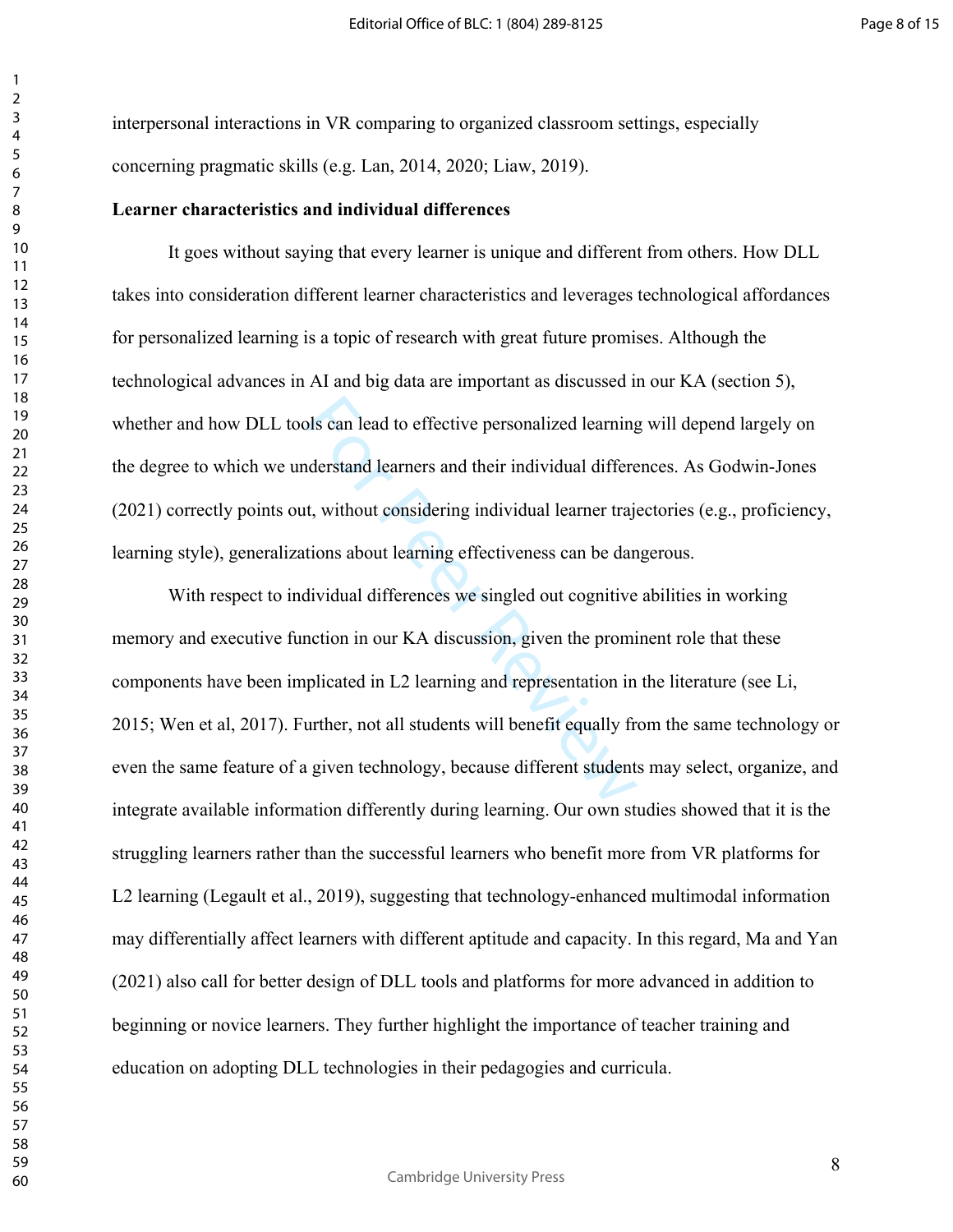$\mathbf{1}$  $\overline{2}$ 

For attention to an increasingly large and imp<br>pace of aging in our societies (e.g., by Unite<br>er will grow to over 300 million by 2040 in (<br>lts' learning experiences and demands will no<br>h, but also help to realize the gre Other important learner factors with regard to the four dimensions outlined in our KA could include the learner's age, gender, and cultural background and predispositions toward technology. Puebla et al. (2021) showed that because of the cognitive and physical changes (e.g., declines in memory and vision), older adults are more resistant to the use of DLL tools, especially mobile applications. Puebla and Garcia (2021) further comment on the need of tech companies as well as instructional designers to develop DLL products that accommodate older learners' abilities, attitudes, needs, preferences, expectations, and learning practices. We agree completely with this call for attention to an increasingly large and important population, especially given the rapid pace of aging in our societies (e.g., by United Nations' estimate, the population aged 65 or older will grow to over 300 million by 2040 in China). To design DLL tools that target older adults' learning experiences and demands will not only expand the studentcentered learning approach, but also help to realize the great potential of DLL for lifelong learning for all.

Finally, although not between technology and the learner (a central focus of this article), the dynamic interaction between the learner's L1 and the target L2 should also be taken into consideration in designing DLL tools. As Spector (2021) points out, linguistic differences (e.g., tonality) that are specific to the L2 but not the L1 (or vice versa) should be carefully examined so that DLL can be made adaptive to learners from different L1 backgrounds. A large amount of psycholinguistic and neurolinguistic work has already examined how the overlapping L1 and L2 systems interact with each other in a dynamic system, especially with regard to the cascading effects of L1 on L2 as a function of age, time, and linguistic overlap (Li, 2009, 2015; Tsao, Liu, & Li, 2020; Yu et al., 2019), and the effects of transfer of learning from L1 to L2, both positively and negatively (e.g., Kato, 2018; Yang et al., 2017). There have also been several influential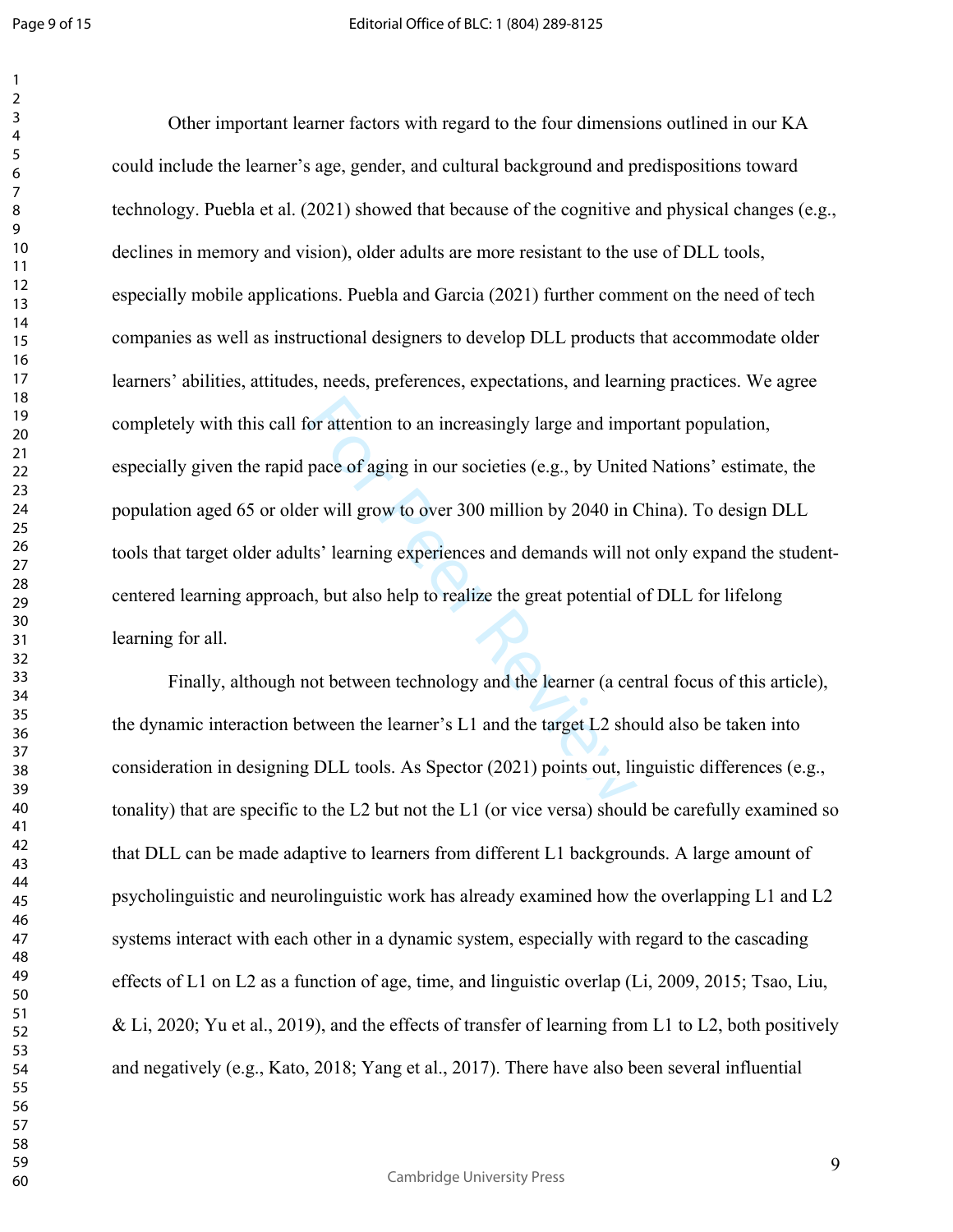$1<sub>0</sub>$ 

theoretical frameworks on how L2 speech learning may be impacted by L1 features, such as the Speech Learning theory (Flege, 1995) and the Native Language Magnet theory (Kuhl, 2004). DLL tools and platforms should aim at incorporating these theories and practices into their future designs.

statement from our KA article most accurate<br>
e: "We need a greater synergy between tech<br>
more than in education – and we must make<br>
ognitive, social, affective, and linguistic abili<br>
(ability)<br>
The larger picture of engage In conclusion, we acknowledge and appreciate the excellent points that the eleven commentators have provided regarding the current and future promises of DLL (and the pitfalls), and embrace their perspectives and proposed methods for fully realizing the DLL's potential. We believe that the following statement from our KA article most accurately summarizes our main point of view in this article: "We need a greater synergy between technology and human characteristics – nowhere more than in education – and we must make our technologies be adaptive to individuals' cognitive, social, affective, and linguistic abilities and profiles."

# **References**

- Caldwell-Harris, C (2021) The larger picture of engaged learning. *Bilingualism: Language and Cognition*. (Commentary; this issue)
- Chan, TW, Roschelle, J, Hsi, S, Kinshuk, Sharples, M, Brown, T, Patton, C, Cherniavsky, J, Pea, R, Norris, C, Soloway, E, Balacheff, N, Scardamalia, M, Dillenbourg, P, Looi, CK, Milrad, M, & Hoppe, U (2006) One-to-one technology-enhanced learning: An opportunity for global research collaboration. *Research and Practice in Technology Enhanced Learning* 1, 3–29.
- Chen, NS (2021) The theory, pedagogy, technology and design issue in Digital Language Learning (DLL). *Bilingualism: Language and Cognition*. (Commentary; this issue)
- Cheng, YW, Wang, Y, Yang, YF, Yang, ZK, & Chen, NS (2021) Designing an authoring system of robots and IoT-based toys for EFL teaching and learning. *Computer Assisted Language Learning* 34(1-2), 6–34.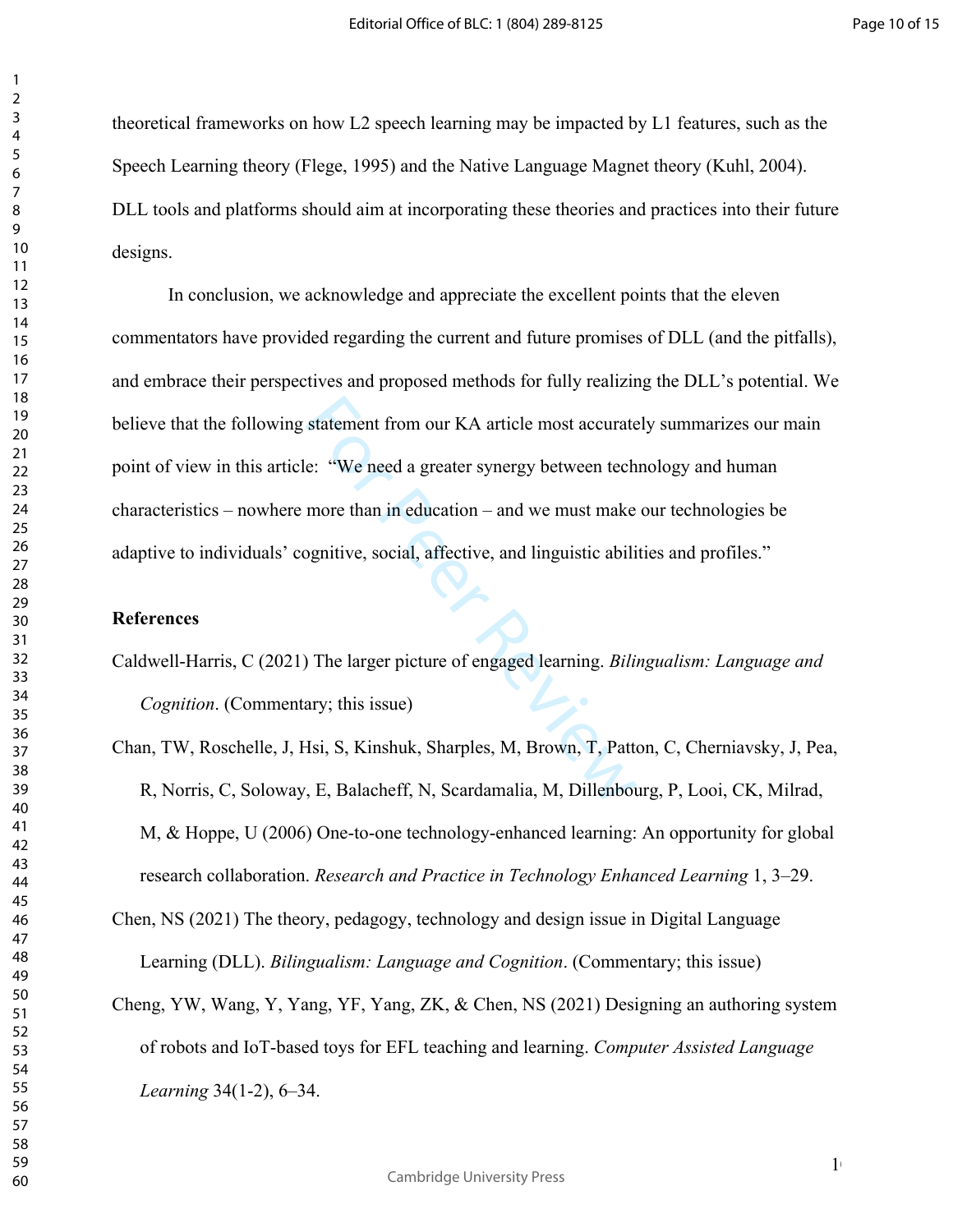| language learning research. Bilingualism: Language and Cognition. (Commentary; this            |
|------------------------------------------------------------------------------------------------|
| issue)                                                                                         |
| Chik, A, & Ho, J (2017) Learn a language for free: Recreational learning among adults. System  |
| $69, 162 - 171.$                                                                               |
| Flege, JE (1995) Second language speech learning: Theory, findings, and problems. In W         |
| Strange (ed.), Speech perception and linguistic experience: Issues in cross-language           |
| research. Baltimore, MD: York Press, pp. 233-277.                                              |
| Godwin-Jones, R (2021) Expanding and contextualizing digital language learning. Bilingualism:  |
| Language and Cognition. (Commentary; this issue)                                               |
| Han, Z (2021) Digital language learning and SLA. Bilingualism: Language and Cognition.         |
| (Commentary; this issue)                                                                       |
| Hsu, CT, Clariana, R, Schloss, B, & Li, P (2019) Neurocognitive Signatures of Naturalistic     |
| Reading of Scientific Texts: A Fixation-Related fMRI Study. Scientific Reports 9(1), 10678.    |
| Hernandez, A, Li, P, & MacWhinney, B (2005) The emergence of competing modules in              |
| bilingualism. Trends in Cognitive Sciences 9, 220-225.                                         |
| Jeong, H, Li, P, Suzuki, W, Kawashima, R, & Sugiura, M (2021) Neural mechanisms of             |
| language learning from social contexts. Brain and Language 212, 104874.                        |
| Kato, M (2018) Exploring the transfer relationship of summarizing skills in L1 and L2. English |
| Language Teaching 11(10), 75-87.                                                               |
| Kriegeskorte, N, & Douglas, P (2018) Cognitive computational neuroscience. Nature              |
| Neuroscience 21, 1148-1160.                                                                    |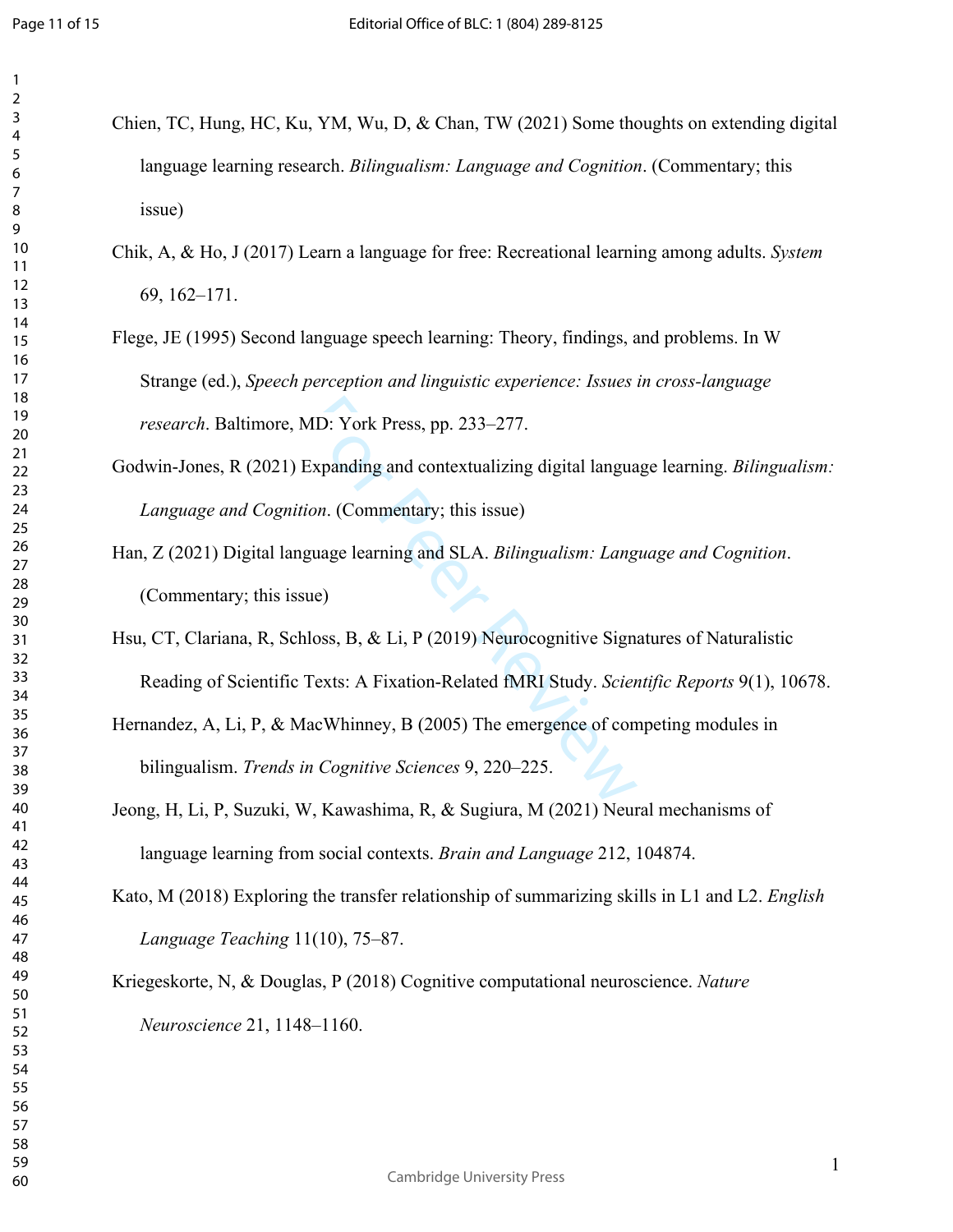- Kuhl, PK (2004) Early language acquisition: Cracking the speech code. *Nature Reviews Neuroscience* 5, 831–843.
- Kuhl, PK (2007) Is speech learning 'gated' by the social brain? *Developmental Science* 10, 110– 120.
- Lan, YJ (2014) Does Second Life improve Mandarin learning by overseas Chinese students? *Language Learning & Technology* 18(2), 36–56.
- Lan, YJ (2020) [Immersion, interaction and experience-oriented learning: Bringing virtual reality](https://scholarspace.manoa.hawaii.edu/bitstream/10125/44704/1/24_1_10125-44704.pdf)  [into FL learning.](https://scholarspace.manoa.hawaii.edu/bitstream/10125/44704/1/24_1_10125-44704.pdf) *Language Learning & Technology* 24(1), 1–15.
- quage Learning & Technology 24(1), 1–15.<br>
lt, J, & Li, P (2015) Second language acquis<br>
f learning effects. *Educational Technology R*<br>
hih, MF (2018) Effective learning design of g<br>
ironments for special education student Lan, YJ, Fang, SY, Legault, J, & Li, P (2015) Second language acquisition of Mandarin Chinese vocabulary: Context of learning effects. *Educational Technology Research & Development*  63(5), 671–690.
- Lan, YJ, Hsiao, IYT, & Shih, MF (2018) [Effective learning design of game-based 3D virtual](https://www.j-ets.net/ETS/journals/21_3/19.pdf)  [language learning environments for special education students.](https://www.j-ets.net/ETS/journals/21_3/19.pdf) *Educational Technology & Society* 21, 213–227.
- Lan, YJ, Kan, YH, Hsiao, IYT, Yang, SJH, & Chang, KE (2013) Designing interaction tasks in Second Life for Chinese as a foreign language learners: A preliminary exploration. *Australasian Journal of Educational Technology* 29, 184–202.
- Lantolf, J (2021) A cultural-historical perspective on digital language learning. *Bilingualism: Language and Cognition*. (Commentary; this issue)
- Legault, J, Zhao, J, Chi, YA, Chen, W, Klippel, A, & Li, P (2019) Immersive virtual reality as an effective tool for second language vocabulary learning. *Languages* 4(1), 13.
- Li, P (2009) Lexical organization and competition in first and second languages: Computational and neural mechanisms. *Cognitive Science* 33, 629–664.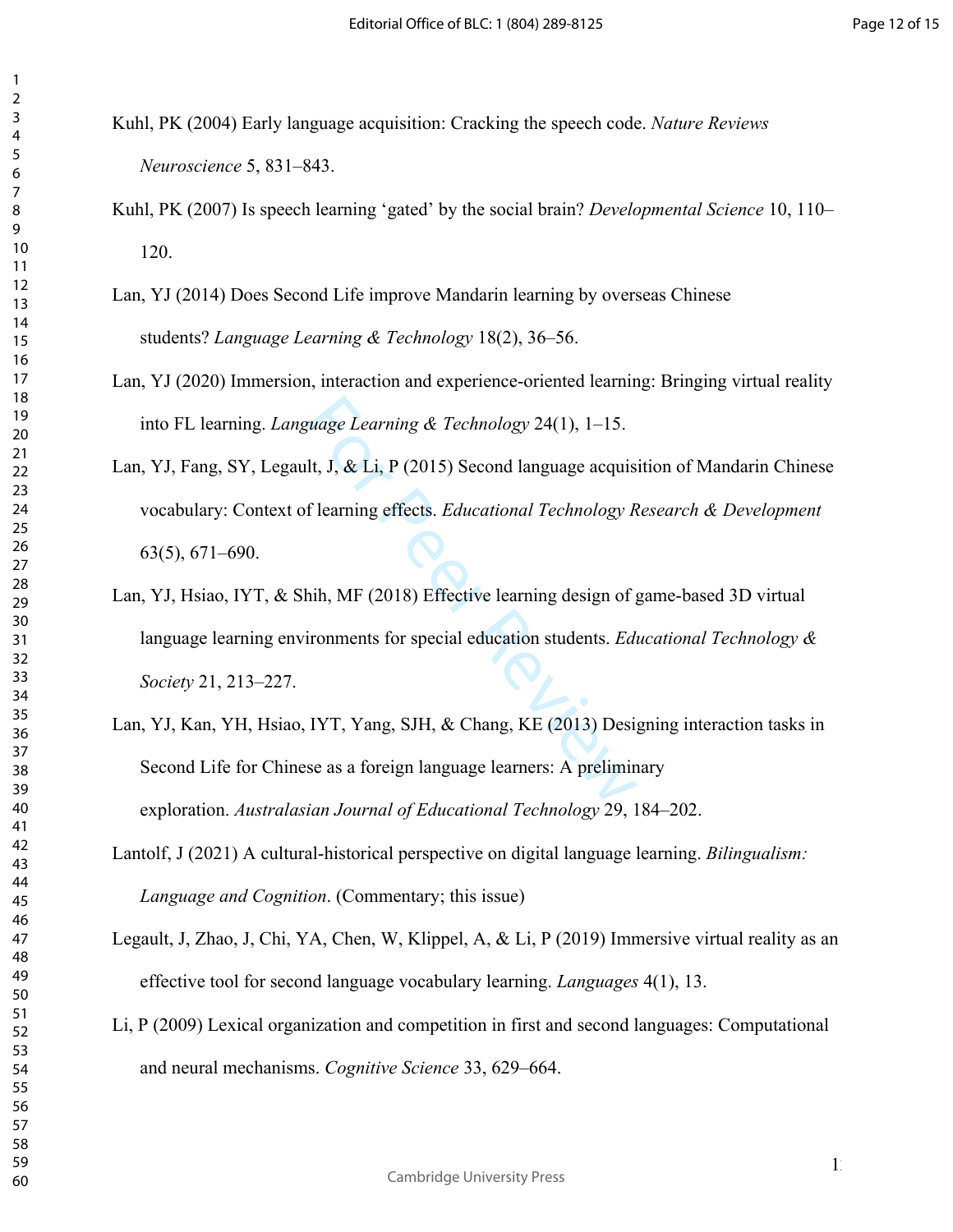| 3                            |
|------------------------------|
| 4                            |
| 5                            |
| 6                            |
|                              |
| 8                            |
|                              |
| 9                            |
| 10                           |
| 11                           |
| $\mathbf{1}$<br>2            |
| 13                           |
| 14                           |
| 15                           |
|                              |
| 16                           |
| $\overline{17}$              |
| 18                           |
| 19                           |
| 20                           |
| $\overline{21}$              |
| $\overline{2}$<br>,          |
| $^{23}$                      |
| $\frac{24}{5}$               |
|                              |
| 25                           |
| 26                           |
| 27                           |
| 28                           |
| 29                           |
| 30                           |
| $\overline{31}$              |
|                              |
| $\overline{\mathbf{3}}$<br>, |
| 33                           |
| 34                           |
| 35                           |
| 36                           |
| 37                           |
| 38                           |
| 39                           |
|                              |
| 40                           |
| 41                           |
| 42                           |
| 43                           |
| 44                           |
| 45                           |
| 46                           |
| 47                           |
|                              |
| 48                           |
| 49                           |
| 50                           |
| 51                           |
| 52                           |
| 53                           |
| 54                           |
| 55                           |
|                              |
| 56                           |
| 57                           |
| 58                           |
| 59                           |

Li, P (2015) Bilingualism as a dynamic process. In B MacWhinney & W O'Grady (eds.), *Handbook of language emergence*. Malden, MA: John Wiley & Sons, pp. 511–536.

Li, P, & Jeong, H (2020) The social brain of language: Grounding second language learning in social interaction. *npj Science of Learning*, 1–9.

Li, P, Legault, J, Klippel, A, & Zhao, J (2020) Virtual reality for student learning: Understanding individual differences. *Human Behaviour and Brain* 1, 28–36.

- Li, P, Zhang, F, Yu, A, & Zhao, X (2019) Language History Questionnaire (LHQ3): An enhanced tool for assessing multilingual experience. *Bilingualism: Language and Cognition*  23, 938–944.
- Liaw, ML (2019) EFL Learners' Intercultural Communication in an Open Social Virtual Environment. *Educational Technology & Society* 22 (2), 38–55.

Liu, H, Tsao, F, & Li, P (eds.) (2020) *Speech perception, production and acquisition: Multidisciplinary approaches in Chinese languages*. Singapore: Springer Nature.

ssing multilingual experience. *Bilingualism:*<br>
arners' Intercultural Communication in an O<br>
onal Technology & Society 22 (2), 38–55.<br>
eds.) (2020) Speech perception, production a<br>
roaches in Chinese languages. Singapore: Loewen, S, & Sata, M (2017) Instructed second language acquisition (ISLA): An overview. In S Loewen & M Sato (eds.), *The Routledge Handbook of Instructed Second Language Acquisition*. Routledge, pp. 1–12.

Luan, H, Geczy, P, Lai, H, Gobert, J, Yang, S, Ogata, H, Baltes, J, Guerra, R, Li, P, & Tsai, C (2020) Challenges and future directions of big data and artificial intelligence in education. *Frontiers in Psychology* 11, 580820.

Ma, Q, & Yan, J (2021) How to empirically and theoretically incorporate digital technologies into language learning and teaching. *Bilingualism: Language and Cognition*. (Commentary; this issue)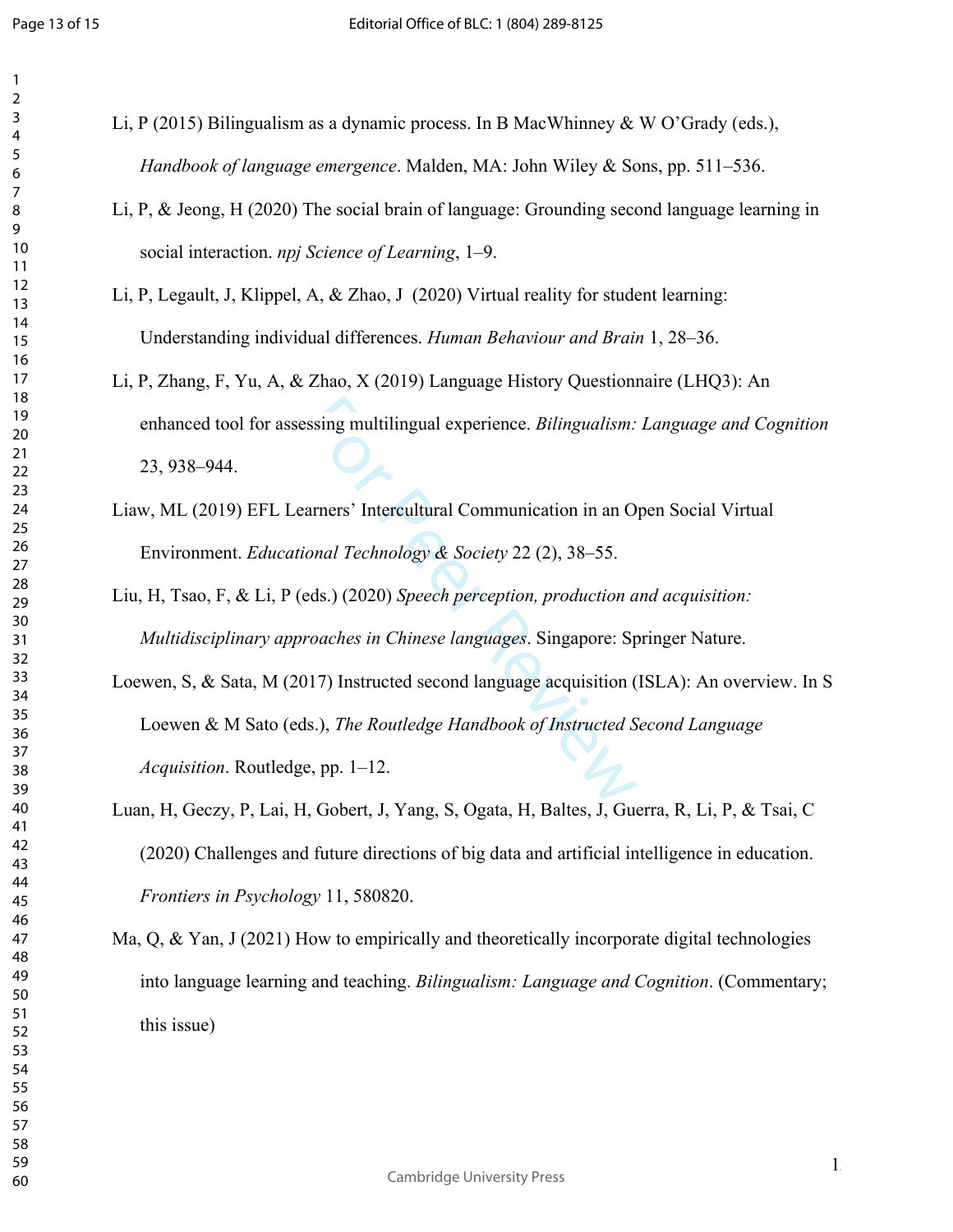| ,                            |
|------------------------------|
|                              |
| ξ                            |
| 4                            |
| 5                            |
|                              |
| 6                            |
|                              |
| 8                            |
|                              |
| )                            |
| 10                           |
|                              |
| $\mathbf{1}$<br>1            |
| $\mathbf{1}$<br>フ            |
| $\overline{3}$<br>1          |
|                              |
| 1.<br>4                      |
| 15                           |
| 16                           |
|                              |
| 1                            |
| 18                           |
| 9<br>1                       |
|                              |
| 20                           |
| $\overline{21}$              |
| $\overline{2}$<br>C          |
|                              |
| $\overline{2}$<br>3          |
| $\frac{24}{3}$               |
| 25                           |
|                              |
| 26                           |
| $^{27}$                      |
|                              |
| 28                           |
| 29                           |
| 30                           |
|                              |
| $\overline{\textbf{3}}$      |
| $\overline{\mathbf{3}}$<br>, |
| $\overline{\mathbf{3}}$<br>ξ |
|                              |
| $\frac{34}{3}$               |
| 35                           |
|                              |
| 36                           |
| 37                           |
| 38                           |
|                              |
| $\overline{\mathbf{3}}$<br>J |
| 40                           |
| 41                           |
|                              |
| $\ddot{a}$<br>2              |
| 43                           |
| 44                           |
|                              |
| 45                           |
| 46                           |
| 47                           |
|                              |
| 48                           |
| 49                           |
| 50                           |
|                              |
| 51                           |
| 5<br>2                       |
| 53                           |
|                              |
| 54                           |
| 55                           |
| 56                           |
|                              |
| 57                           |
| 58                           |
| 59                           |
|                              |
| 60                           |

MacWhinney, B (2012) The logic of the unified model. In S Gass & A Mackey (eds.), *The Routledge handbook of second language acquisition*. New York: Routledge, pp. 211–227.

MacWhinney, B (2017) A shared platform for studying second language acquisition. *Language Learning* 67, 254-275.

MacWhinney, B (2021) The future of DLL. *Bilingualism: Language and Cognition*. (Commentary; this issue)

- Mayer, RE (2021) Instructional media and instructional methods in digital language learning: Are we asking the right questions? *Bilingualism: Language and Cognition*. (Commentary; this issue)
- nt questions? *Bilingualism: Language and Co*<br> **Experimentalized CA**<br> **Experimentalized CA**<br> **EXPERIMALE (EXPERIMALE A)**<br> **EXPERIMALE A)**<br> **EXPERIMALE A)**<br> **EXPERIMALE A)**<br> **EXPERIMALE A)**<br> **EXPERIMALE A)**<br> **EXPERIMALE A)** Presson, N, Davy, C, & MacWhinney, B (2013) Experimentalized CALL for adult second language learners. In JW, Schwieter (ed.), *Innovative research and practices in second language acquisition and bilingualism*. Amsterdam: John Benjamins, pp. 139–164.
- Puebla, C, Fievet, T, Tsopanidi, M, & Clahsen, H (2021) Digital language learning in older adults: Chances and challenges. *ReCALL* (in press).
- Puebla, C, & Garcia, J (2021) Advocating the inclusion of old adults in digital language learning technology and research: Some considerations. *Bilingualism: Language and Cognition*. (Commentary; this issue)
- Sha, L, Schunn, C, Bathgate, M, & Ben-Eliyahu, A (2016) Families support their children's success in science learning by influencing interest and self-efficacy. *Journal of Research in Science Teaching* 53, 450-472.
- Spector, J (2021) Remarks on Digital Language Learning: Insights from Behavior, Cognition, and the Brain. *Bilingualism: Language and Cognition*. (Commentary; this issue)